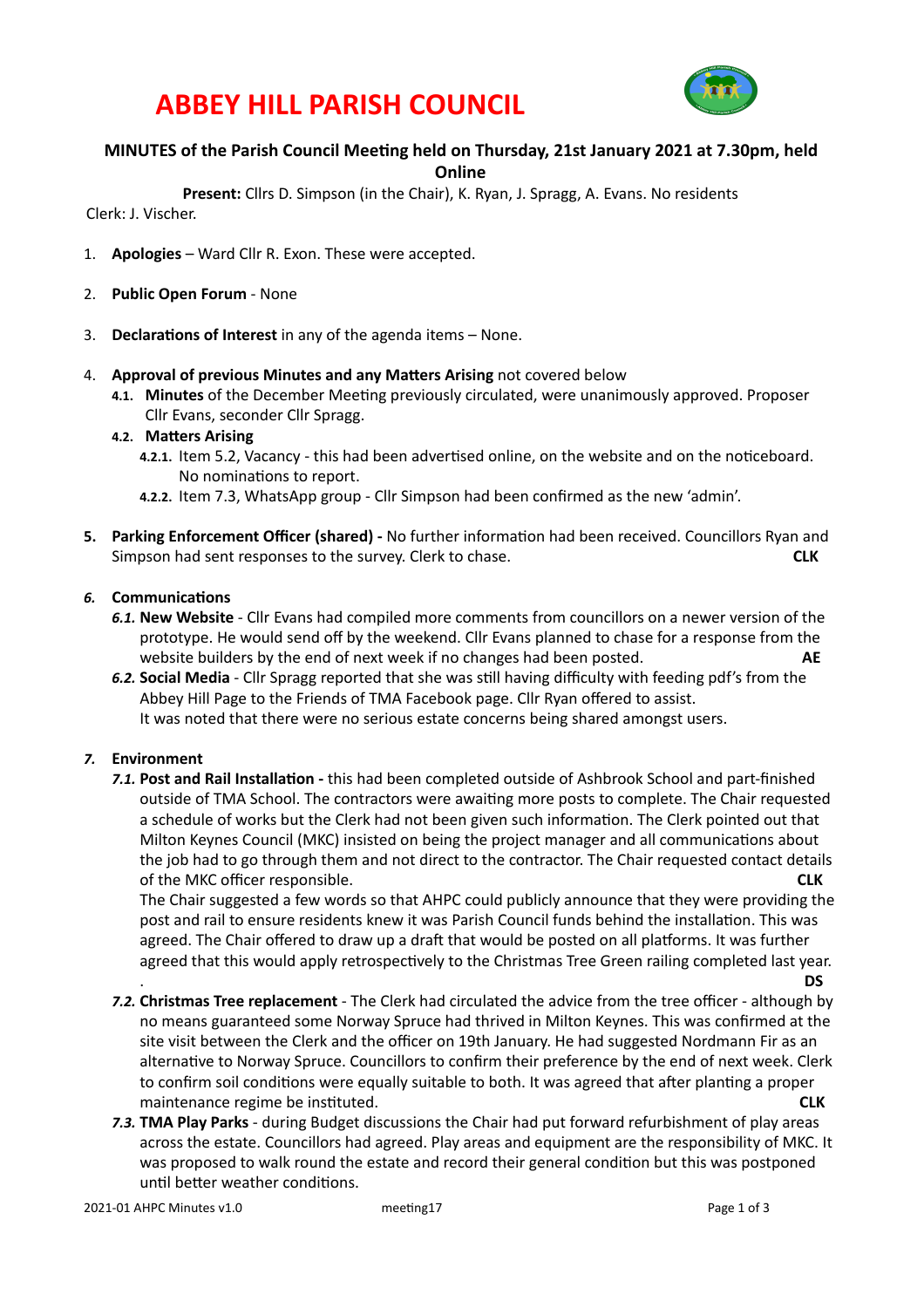# **ABBEY HILL PARISH COUNCIL**



Clerk to clarify with the MKC play parks officer whether volunteers may re-paint equipment and what rules may apply following an enquiry from a resident. [*post-meeting note*: the officer had confirmed that it was possible, but to be aware most of the work was in preparing the surfaces rather than the painting itself. The officer offered to supply the paint, but cautioned this was not a job that could be regarded as essential during lockdown and would be best left until appropriate weather and lifting of government restrictions.]

- 7.4. **Fault/Project Log** the Log was gone through. There are 21 ongoing issues.
	- **7.4.1.** List of small green spaces being taken over for development awaiting action Ward Cllr Exon. 7.4.2. Wymbush: outstanding over-grown shrubs outside VW - it was noted that the detritus and soil deposited on the redway over the years had still not been removed. The Chair proposed clearing it up with volunteers in the coming days. Councillors Ryan and Evans offered to help. 7.4.3. It was noted that the long outstanding potholes on The Approach had been repaired.

#### 8. **Finance**

**8.1. Payments** for authorisation & Balances - since the December meeting:

Christmas Tree Lights (annual) £582.00; Clerk's salary (period 10) £856.50; Clerk's admin/expenses (December) £20.00; Bin emptying (annual) and one new bin £3,138.24.

These payments were approved unanimously - proposer Cllr Simpson, seconder Cllr Ryan. Available funds 24th December 2020: £100,129 (plus reserves £38,443).

- 8.2. Budget finalisation and Approval the proposed draft budget was approved subject to a) five minor clerical adjustments; b) increase in the budget for a new laptop/tablet to £1,000. Proposer Cllr Ryan, seconder Cllr Evans. Unanimous.
- **8.3. Clerk's pay rise** (*confidential*) this was approved.
- **8.4. Precept Approval** the proposed zero per cent rise was approved unanimously; however it was noted that due to the major decrease in the tax base calculated by MKC this would equate to a reduction of £2,250. A precept of £65,750 would be requested. Proposer Cllr Ryan, seconder Cllr Spragg. Unanimous **CLK**

#### **9.** Planning Applications

#### *9.1. Previous*

20/02854/FUL 5 Haslow Court Two Mile Ash, Two storey side extension, single storey rear extension, garage extension and new front balcony. Permitted

20/02575/CLUP 18 Potters Lane Kiln Farm, Certificate of lawfulness for the Long-standing Car Repairs use of premises on general industrial/business estate. *Permitted* 

20/02888/FUL 1 Astlethorpe Two Mile Ash, proposed two storey side extension. *Permitted* 20/02964/CLUP 13 Farinton Two Mile Ash, Certificate of Lawfulness for the Loft conversion with dormer extension to rear roofslope and rooflights to front roofslope. Permitted

20/02975/CLUP 2 Atherstone Court Two Mile Ash, Certificate of Lawfulness for the single-storey side extension with roof lights. Permitted

20/03267/FUL 24 Milesmere Two Mile Ash, Single storey side extension, amendments to fenestrations, partial smooth white render finish to front elevations. *Pending* 

#### *9.2. New*

20/03314/FUL 17 Farinton Two Mile Ash, Single storey rear extension and single storey porch extension. No objections.

20/03315/CLUP (for information only) 17 Farinton Two Mile Ash, Certificate of lawfulness for the proposed loft conversion with dormer extension to rear roofslope and rooflights to front roofslope. **Awaiting Decision** 

20/03184/FUL Units K1, K2 & K3 Pitfield Kiln Farm, Refurbishment of industrial units, including amendments to elevations, yard extension (Unit K1), reconfiguration of car parking and new pedestrian footpaths (resubmission of 20/01803/FUL). No objections.

21/00099/FUL 4 Garamonde Drive Wymbush, Adaptation of existing warehouse for new windows and gas suspension vents to the front and rear elevations, 4 escape doors, a new Air Handling Unit